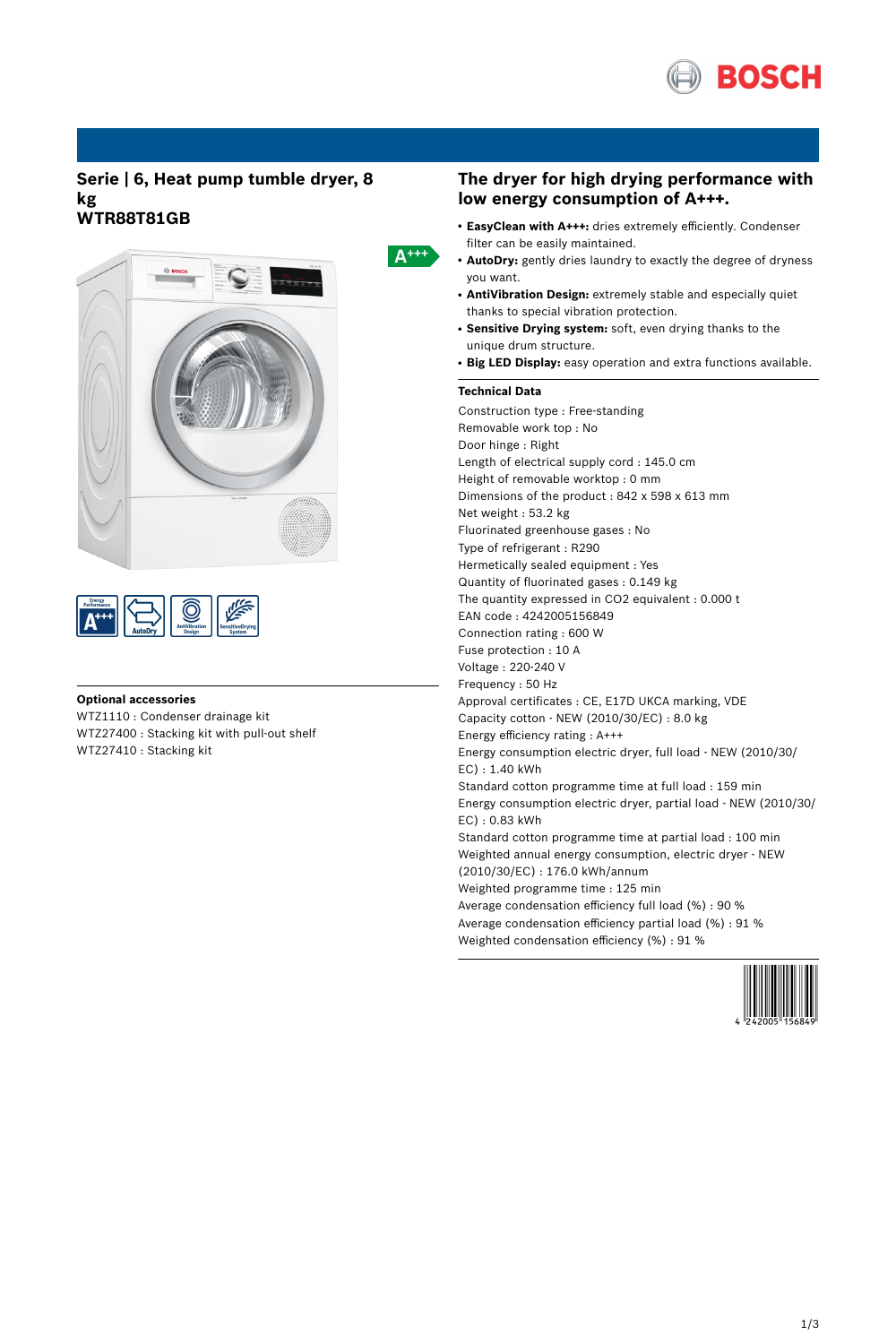

# **Serie | 6, Heat pump tumble dryer, 8 kg WTR88T81GB**

# **The dryer for high drying performance with low energy consumption of A+++.**

#### **Performance**

- Energy Efficiency Class: A+++ at <sup>a</sup> range of energy efficiency classes from A+++ to D
- Capacity: <sup>8</sup> kg
- Energy consumption 176.0 kWh per year, based on <sup>160</sup> drying cycles of the standard cotton programme at full and partial load, and the consumption of the low-power modes. Actual energy consumption per cycle will depend on how the appliance is used
- Energy consumption of the standard cotton programme at full load 1.4 kWh and energy consumption of the standard cotton programme at half load 0.83 kWh
- The programme Cotton cupboard dry used at full and partial load is the standard drying programme to which the information in the label and the fiche relates, this programme is suitable for drying normal wet cotton laundry and is the most efficient programme in terms of energy consumption for cotton.
- Programme time of the standard cotton programme at full load 159 min and programme time of the standard cotton programme at partial load 100 min.
- Weighted programme time of the standard cotton programme at full and partial load: 125 min.
- Condensation efficiency class <sup>A</sup> on <sup>a</sup> scale from <sup>G</sup> (least efficient) to A (most efficient).
- Average condensation efficiency of the standard cotton programme at full load 90 % and average condensation efficiency of the standard cotton programme at partial load 91 %.
- Weighted condensation efficiency for the standard cotton programme at full and partial load: 91 %.
- Power consumption in off-mode 0.1 <sup>W</sup> and in left-on mode 0.75 W
- Duration of left-on mode: <sup>30</sup> min
- Noise level: <sup>64</sup> dB (A) re <sup>1</sup> pW

#### **Programmes/functions**

- Fully electronic control dial for sensor programmes and timed programmes
- Standard programmes: cotton, easy care
- Special programmes: Shirts/blouses, Delicates, Towels, Mixed Load, Super Quick 40, Sportswear, Woollens, Timed programme cold, Timed programme warm
- Touch control buttons: end Time Delay, Reduced ironing, Drying length, Low heat, Buzzer, Start / Reload / Pause, finetuning for drying level, 24 h end Time Delay

### **Key features**

- EasyClean filter
- Heat pump technology with climate friendly cooling agent
- Sensitive drying: large stainless steel drum with textile care and revolution drying system
- AntiVibration design: for greater stability and quietness

#### **Additional features**

- Large LED display for remaining time and <sup>24</sup> hours time delay, programme progress indication and special functions
- Soft dial
- Container for condensed water
- Anti crease cycle <sup>60</sup> minutes at the end of the programme
- Drum interior light
- Child lock
- Buzzer to indicate the end of cycle
- Metal door catch
- Door hinge: right-hand

### **Technical Information**

- Dimensions (H x W): 84.2 cm x 59.8 cm
- Appliance depth: 59.9 cm
- Appliance depth with open door: 108.6 cm
- slide-under installation
- Glass door,, silver-white